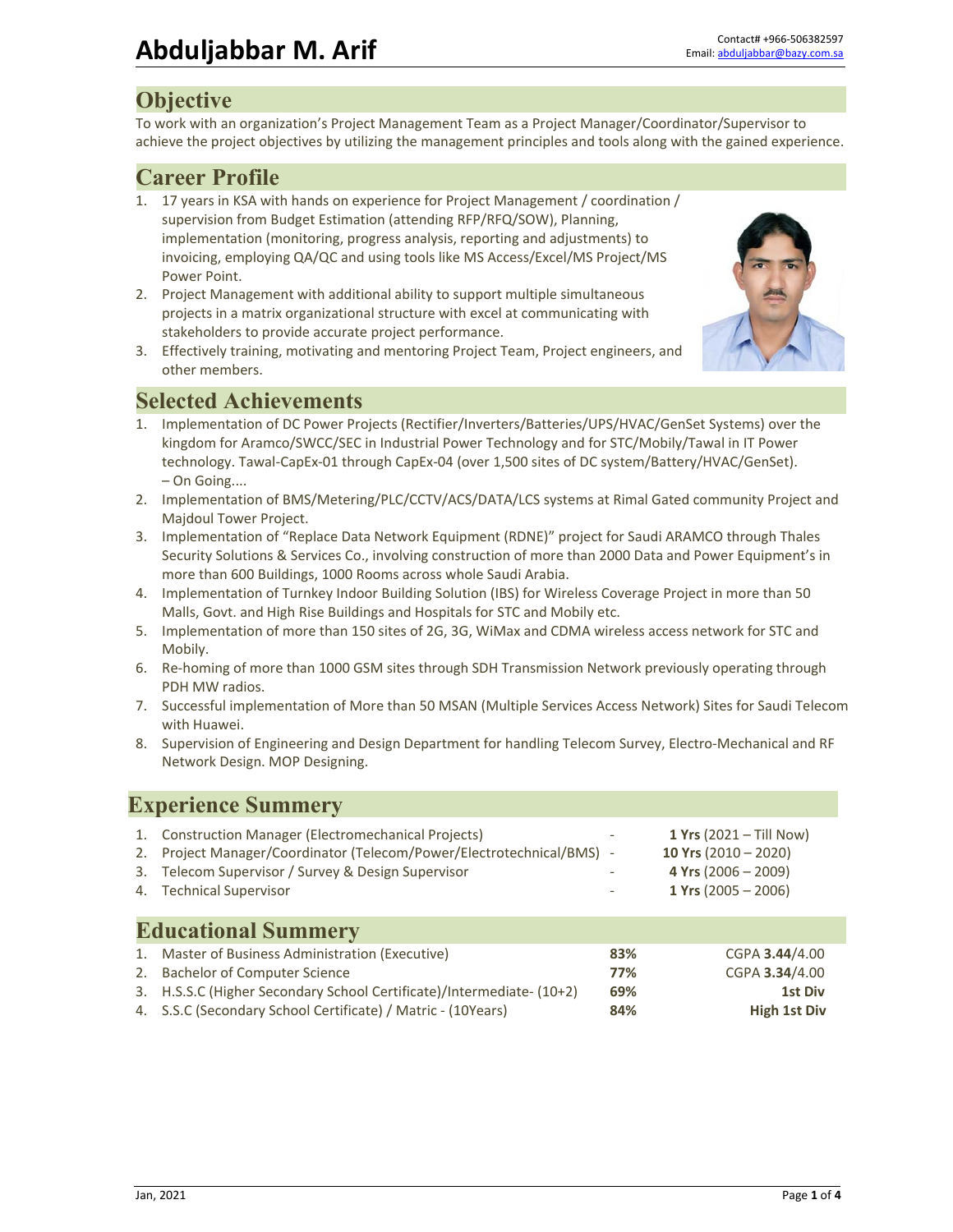#### **Experience Details**

**Construction Manager** (Electromechanical Projects) **Dec, 2020 till date Project Manager/Coordinator** (Telecom/Power/Electrotechnical/BMS) **Feb, 2010 till Dec, 2020**

| Company:     | Bazy Trading and Contracting Co. Ltd. Riyadh, KSA. |
|--------------|----------------------------------------------------|
| Location:    | All over the Kingdom.                              |
| Description: | Project Management/Construction of Electro         |



Description: Project Management/ Construction of Electrotechnical (HVAC/Rectifier/Batteries/ GenSet) for STC/TAWAL and DC Power Projects (Rectifier/Inverters/Batteries/UPS Systems) over the kingdom for Aramco/SWCC/SEC/STC in Industrial Power Technology and for STC/Mobily in IT Power technology and Implementation of "Replace Data Network Equipment (RDNE)" project for Saudi ARAMCO through Thales Security Solutions & Services Co., with below project Management duties brief:

- 1. Project Feasibility Study and Evaluation.
- 2. Collection of input from project stakeholders to define the project requirements, scope and create WBS.
- 3. Project Schedule Development by estimating resource and time using different estimating tools and network diagramming methods.
- 4. Determine project quality requirements, developing quality management plan and develop quality matrix to be used during quality control and quality assurance process.
- 5. Acquire resources by hiring them locally or from international market, interviewing, develop and manage project teams.
- 6. Developing and controlling project budget.
- 7. Provide link between the project sponsor and the project team with hands on control, and responsible for direction to successful delivery, Assuring compliance of the project with the organization's project management guidelines.
- 8. Developing and maintaining a detailed project plan.
- 9. Managing project scope and change control and escalating issues where necessary.
- 10. Providing status reports to the project sponsor and all stakeholders.
- 11. Recording and managing project issues, risks and escalating where necessary.
- 12. Maintain good communications with in‐house and Project engineering staff, manufacturers, suppliers, and construction crews regarding all aspects of the project from project inception through to equipment installation and closing report.
- 13. Ensuring that the project's deliverables does in fact deliver the required benefits for which the project was started.
- 14. Identification and documentation of the lessons learned to control and improve the smooth accomplishment of the project deliverables.

| <b>Telecom Supervisor / Survey &amp; Design Supervisor</b><br>Apr, 2006 till Feb, 2010 |                                                    |                       |                                                                                     |  |               |                                                                                                  |
|----------------------------------------------------------------------------------------|----------------------------------------------------|-----------------------|-------------------------------------------------------------------------------------|--|---------------|--------------------------------------------------------------------------------------------------|
| Company:                                                                               | Bazy Trading and Contracting Co. Ltd. Riyadh, KSA. |                       |                                                                                     |  |               |                                                                                                  |
| Location:                                                                              |                                                    | All over the Kingdom. |                                                                                     |  |               |                                                                                                  |
| Description:                                                                           |                                                    |                       |                                                                                     |  |               | Supervision, Technical and Logistic support for below activities. Majorly activities in roll out |
|                                                                                        |                                                    |                       |                                                                                     |  |               | of Fixed line and GSM Projects for STC/Mobily through Huawei and SDH Re-homing roll              |
|                                                                                        |                                                    |                       | out for STC. Below are more details.                                                |  |               |                                                                                                  |
|                                                                                        |                                                    |                       | 1. Roll out of SDH Re-homing Project STC GSM.                                       |  |               |                                                                                                  |
|                                                                                        |                                                    |                       | A. Survey                                                                           |  | Commissioning |                                                                                                  |
|                                                                                        |                                                    | B.                    | Implementation                                                                      |  |               |                                                                                                  |
| <b>BAZY</b>                                                                            |                                                    |                       | 2. 2G/3G OSS Operation involved in transmission cutover, site fault monitoring and  |  |               |                                                                                                  |
|                                                                                        |                                                    |                       | troubleshooting for vendors                                                         |  |               |                                                                                                  |
|                                                                                        |                                                    | $\mathsf{A}$ .        | Ericsson                                                                            |  | Siemens       |                                                                                                  |
|                                                                                        |                                                    | $B_{\cdot}$           | Nokia                                                                               |  | Huawei        |                                                                                                  |
|                                                                                        | 3.                                                 |                       | <b>PDH/SDH Transmission Handling</b>                                                |  |               |                                                                                                  |
|                                                                                        |                                                    | А.                    | Ericsson DXX6300/6340 ADM, PDH/SDH link testing, fault monitoring, cross connection |  |               |                                                                                                  |
|                                                                                        |                                                    |                       | (manual/router) using 3G Ericsson ADM DXX Manager                                   |  |               |                                                                                                  |
|                                                                                        |                                                    | В.                    |                                                                                     |  |               | HuaweiOSN1500/2500/3500/9500 Installation/commissioning, PDH/SDH link testing, fault             |
|                                                                                        |                                                    |                       | monitoring, cross connection                                                        |  |               |                                                                                                  |
|                                                                                        |                                                    |                       | Lucent/Siemens-PDH/SDH link testing, fault monitoring                               |  |               |                                                                                                  |

- D. Nokia ATM‐PDH/SDH link testing, fault monitoring
	-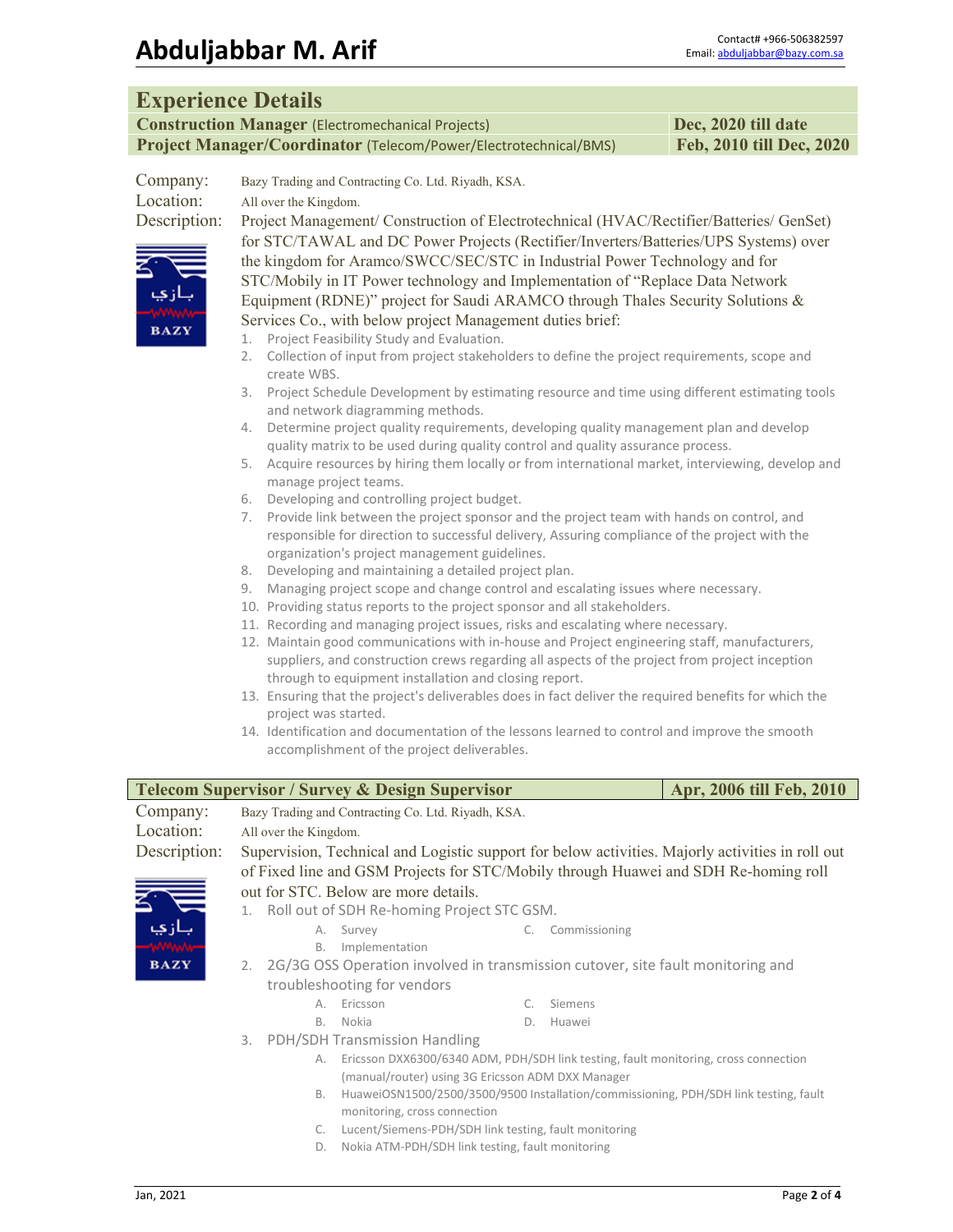- 4. Installation/Commissioning of Fixed Line Telecom Equipment.
	- A. UA5000 Huawei MSAN Equipment (Indoor/Outdoor)
	- B. MA5600 Huawei DSLAM Equipment
- 5. Installation/Commissioning of Wireless Telecom Equipment.
	- A. Huawei BTS Equipment (2G) D. Huawei WiMax Equipment.
	- B. Huawei CDMA Equipment.
- C. Huawei WCDMA Equipment (NodeB)
	- 6. Installation/Commissioning of MW Telecom Equipment.
		- A. Huawei (NEC‐PASOLINKNEO)
		- B. Ericsson (MINI‐LINK/HighCap/TrafficN ode‐6P,20P)
		- C. Nokia (Flexi Hopper)
	- 7. Installation/Commissioning of DC Power Equipment.
		- A. EMERSON Rectifiers
		- B. ELTEK VALERE Rectifiers
		- C. Power Safe/Marathon Batteries
	- 8. Survey for Fixed line, Wireless and DC Power Equipment.
		- A. Site Survey.
		- B. Site Floor Plan Designing.
		- C. Survey Report
	- 9. Engineering Designing
		- A. MOP Designing CISCO (STCIP/MPLS Project)
		- B. Huawei Transmission MOP Designing (OSN1500/2500/3500/9500)
		- C. Huawei Fixed Network MOP Designing (MSAN/DSLAM)
		- D. STC SDH/BSS MOP Designing
		- E. STC & Mobily CFDED/NFDED for GSM sites (Indoor solution)
		- F. Documents Designing( Procedural, Quality, Forms)
		- G. Handling OIL clearance & invoicing with STC, Mobily and Huawei
		- H. Hands on experience for Auto CAD and Microstation

|                                                                                                                                                                                                                                                                                                                                     | <b>Survey &amp; Design Supervisor</b>                                                                                                         | Jun, 2005 to Apr, 2006                    |  |
|-------------------------------------------------------------------------------------------------------------------------------------------------------------------------------------------------------------------------------------------------------------------------------------------------------------------------------------|-----------------------------------------------------------------------------------------------------------------------------------------------|-------------------------------------------|--|
| Company:                                                                                                                                                                                                                                                                                                                            | Nebras Al-Shark Trading and Contracting Co. Ltd. Riyadh, KSA.                                                                                 |                                           |  |
| Location:                                                                                                                                                                                                                                                                                                                           | Designing and Planning Department, Power Network Installation<br>Division, SCECO Haa'il Region, Government Complex, Haa'il, KSA               |                                           |  |
| Supervise the Survey Engineers and CADD Operators for the below activities:<br>Description:<br>1. Survey, Planning and Designing of Electrical Network.<br><b>Existing Networks</b><br>А.<br>New Proposed Networks<br>B.<br>2. Data Base management of the SCECO installations using<br>MS Access/Excel<br>А.<br>Microstation<br>B. |                                                                                                                                               |                                           |  |
| <b>Technical Supervisor</b>                                                                                                                                                                                                                                                                                                         |                                                                                                                                               | Dec, 2004 to Jun, 2005                    |  |
| Company:                                                                                                                                                                                                                                                                                                                            | Nebras Al-Shark Trading and Contracting Co. Ltd. Riyadh, KSA.                                                                                 |                                           |  |
| Location:                                                                                                                                                                                                                                                                                                                           | Transformer and RMU Maintenance Workshop, Engineering Department,<br>System Maintenance Division, SCECO Central Region, Darryah, Riyadh, KSA. |                                           |  |
| Description:                                                                                                                                                                                                                                                                                                                        | Supervise and Report to SCECO Management for the below<br>activities:                                                                         |                                           |  |
|                                                                                                                                                                                                                                                                                                                                     | 1. Transformer Maintenance and Testing.                                                                                                       |                                           |  |
|                                                                                                                                                                                                                                                                                                                                     | А.                                                                                                                                            | Transformer TTR Test (Turn To Turn Ratio) |  |
|                                                                                                                                                                                                                                                                                                                                     | No Load Test<br>В.                                                                                                                            |                                           |  |
|                                                                                                                                                                                                                                                                                                                                     | <b>Full Load Test</b><br>C.                                                                                                                   |                                           |  |
|                                                                                                                                                                                                                                                                                                                                     | <b>Excitation Test</b><br>D.                                                                                                                  |                                           |  |
|                                                                                                                                                                                                                                                                                                                                     | Megger/Insulation Resistance Test<br>Е.                                                                                                       |                                           |  |
|                                                                                                                                                                                                                                                                                                                                     | 2. RMU Maintenance and Testing.                                                                                                               |                                           |  |
|                                                                                                                                                                                                                                                                                                                                     | No Load Test.<br>$\mathsf{A}$ .<br><b>Full Load Test</b>                                                                                      |                                           |  |
|                                                                                                                                                                                                                                                                                                                                     | В.<br><b>Excitation Test</b><br>C.                                                                                                            |                                           |  |

D. Megger/Insulation Resistance Test